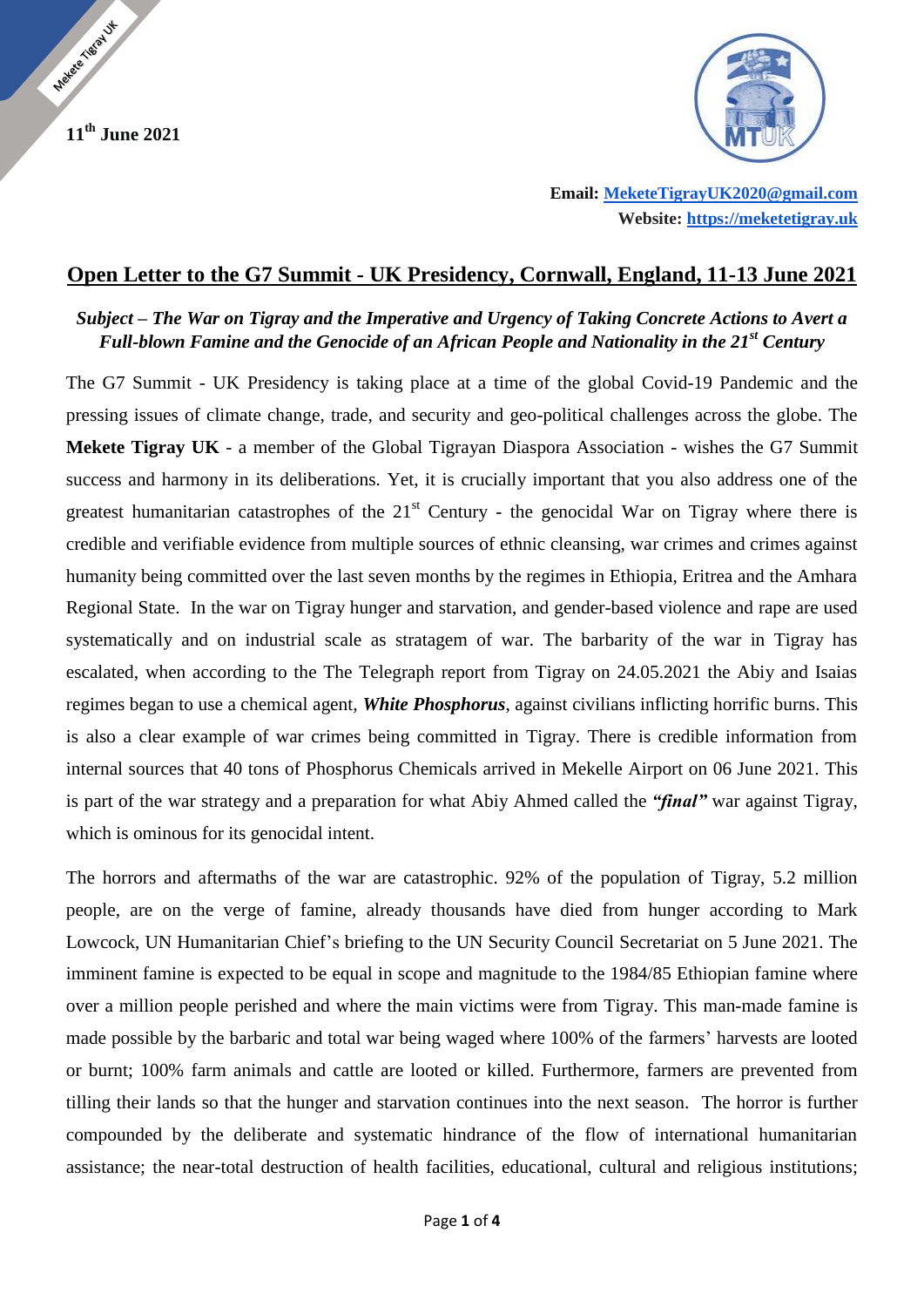and the wanton destruction of vital civilian infrastructure in order to tear down the economic and social fabric of Tigray.

*"The United Nations humanitarian chief has warned that famine is imminent in Ethiopia's embattled Tigray region as well as the country's north and there is a risk that hundreds of thousands of people or more will die. Mark Lowcock said the economy has been destroyed along with businesses, crops and farms and there are no banking or telecommunications services. "We are hearing of starvation-related deaths already," he said in a statement released on Friday. "People need to wake up. The international community needs to really step up, including through the provision of money." "The conflict has destroyed livelihoods and infrastructure … brought about mass killings, abductions and sexual violence," Lowcock told Al Jazeera before adding that there was evidence pointing towards Eritrea using "starvation as a weapon of war", a violation and breach of humanitarian law. "There are now hundreds of thousands of people in northern Ethiopia in famine conditions. "That's the worst famine problem the world has seen for a decade. There is now a risk of a loss of life running into the hundreds of thousands or worse."*

**(Aljazeera; 5 June 2021)**

The most heinous aspect of the war on Tigray is the mass rape of Tigrayan women and girls, over 22,000 to date. This is unprecedented in the world since the Second World War. This is as a strategy of ethnic cleansing and destroying the blood-line of Tigrayans through forceful demographic change.

*"We must stop barbaric crimes against women. Gang rapes and mutilation are being carried out in the Tigray conflict but the world prefers to look the other way. Innumerable witness accounts leave no doubt that war crimes are being committed on a huge scale in Tigray, the region of Ethiopia where a military offensive against rebels was launched last November. Often committed by the armed forces of neighbouring Eritrea, working alongside Ethiopia's own army, these actions include mass sexual violence against women and girls. Such reports are terrible enough but it is only when you go into the details that you can fully appreciate that these crimes are against the very core of humanity. The accounts from Tigray include women being repeatedly raped next to the bodies of husbands or brothers who had tried to protect them; being told the men in uniform raping them are deliberately selected for being HIV-positive; assaulted with...."*

## **(Lord William Hague, The Times, 31 May 2021)**

Yet, Abiy Ahmed completely downplayed the essence of the heinous war crime being committed by his army when he remarked: *"What is the fuss about Tigrayans women being raped, our soldiers are being killed!"* (Abiy Ahmed's Response to Sexual Violence and Rape in Tigray; House of Representatives Session, Addis Ababa, Ethiopia; EBC, 23 March 2021).

It has been very clear for many months now that a catastrophe is unfolding in Tigray equal in proportions to that in Rwanda or Darfur. It is time to take concrete and meaningful actions commensurate with the scale and magnitude of the crisis. Mere platitude and diplomatic clichés, or visa restrictions or tepid economic sanctions are not enough, as proven in Eritrea against Isaias, since they have completely failed to change the behaviour of the regimes in Addis Ababa, Eritrea or the Amhara Regional State. It is high time to stop appeasing the tyrants Isaias, Abiy Ahmed or the Amhara Regional Government.

*"I vividly recall the shocking images back in 1984 of a million emaciated Ethiopian men, women and children, many of them from Tigray, who had fled the country in the midst of a massive famine caused by prolonged drought, widespread food shortages, and discriminatory government policies. Today, the people of Tigray are being subjected to human rights atrocities on an appalling scale, and they are being denied urgently needed*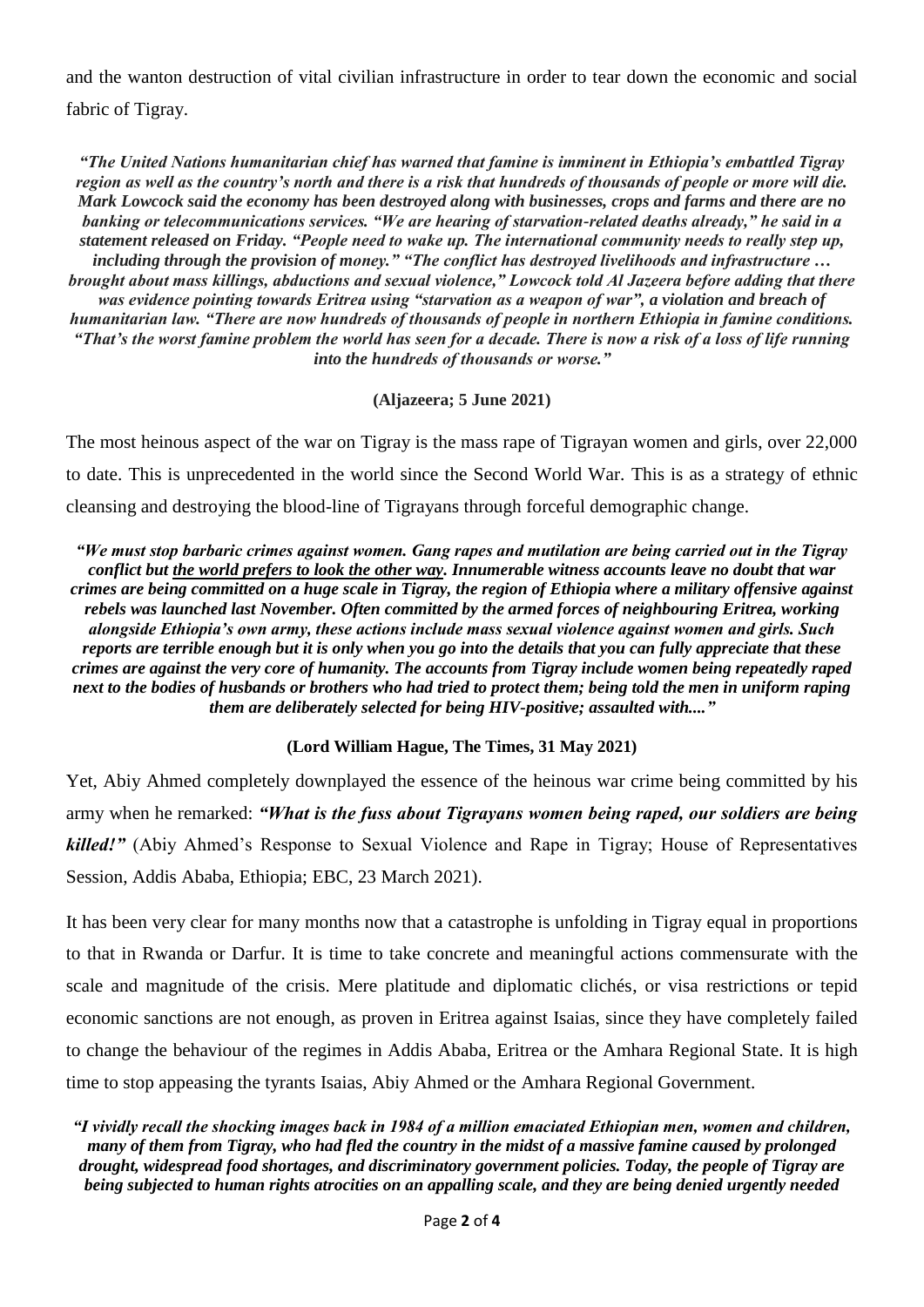*humanitarian aid – aid that is being blocked by the Ethiopian and Eritrean militaries as well as other armed groups. The terrible reality today is that famine, crimes against humanity and genocide are occurring in Tigray, and they are occurring for one reason: the complicity of government officials in Addis and in Asmara. In fact, there are reports that the situation in Tigray could be worse than in Darfur."*

**(US Senator Patrick Leahy of Vermont, Press Statement on Tigray; 6 June 2021)**

## **Your Excellences,**

Ethiopia under Abiy Ahmed is heading towards disintegration in many fronts. Over the last three years he has demonstrated his capacity to turn the country from a promising future, relative peace and security and economic development into a failing and pariah state, a complete throwback to the era of the dictator Mengistu Hailemariam. The Troika - Abiy Ahmed, Isaias Afewerki and Mohammed Farmajo - have destabilised the Horn of Africa as never before with grave ramifications in terms of regional insecurity and instability; increased risk of inter-state wars; the abandonment of multilateralism; the weakening of regional institutions, such as IGAD; the spread of irregular immigration; and the fermentation of violent extremism in East Africa.

Cognizant of and grateful for the concern and assistance thus far provided for the people of Tigray by the G7 countries, the world, however, has been very late and has done very little to end the war and stop it horrendous aftermaths over seven months to date. It is in the nature of the regimes that they do not respond when they feel they are being appeased, or when the sanctions are ineffective. The indications are that they will continue to pursue their genocidal war until it is too late to avert a famine or to stope a genocide, which are both extremely time-sensitive. They have not been stopped for seven months and will therefore continue to think and behave the same by lying, misinforming, misleading, protesting, prevaricating, stalling and threatening - modus operandi and tactics mastered by Isaias Afewerki and his pupil, Abiy Ahmed. The tragedy is governments and international agencies have been in limbo to effectively confront the issue by taking concrete measures, including punitive economic and financial sanctions and the threat of military actions in order to avert a famine, widespread sexual violence and rape and the making of genocide.

*"Every now and then, East Africa breaks into world consciousness. It happened in the mid-1980s, when Ethiopia underwent a terrible famine. Teams of pop stars made two hit "Charity Singles": "We are the World" and "Do they Know it is Christmas?" Today, Ethiopia is again in the news, for War in Tigray, a region in the country's north. What is happening there is worse than war, if such a thing is possible. Tigray is a theatre for war crimes and crime against humanity. To make it more interesting – if that is the word – Ethiopia's head of state is the 2019 Nobel Peace Laureate, Prime Minister of Ethiopia."*

**(Jay Nordlinger, National Review; 22 March 2021)**

**Your Excellences,**